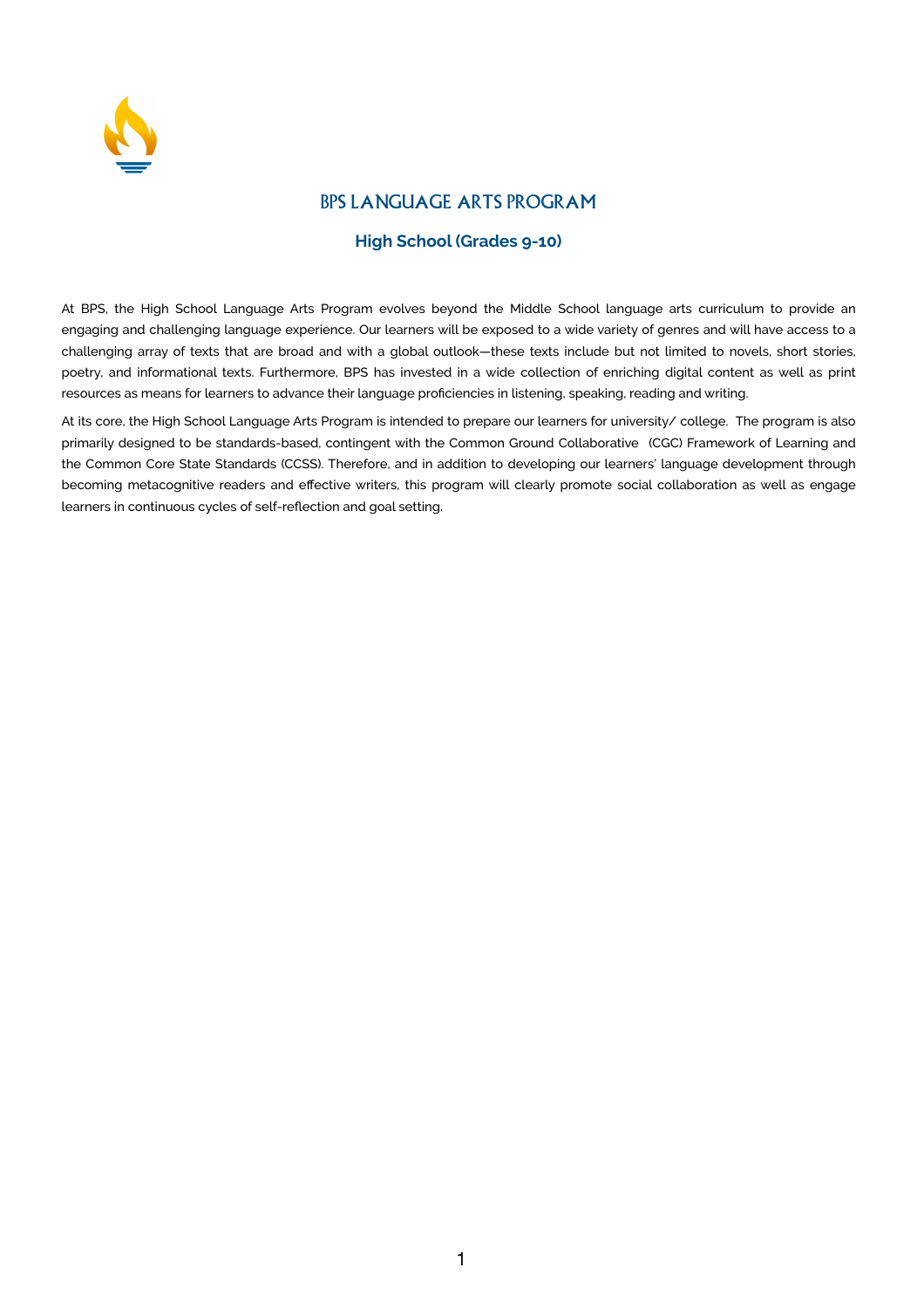| <b>STRANDS</b>         | <b>CONCEPTS</b>                                                                                                                                                                                                  | <b>COMPETENCIES</b>                                                                                                                                                                                                                                                                   | <b>CHARACTER</b> |
|------------------------|------------------------------------------------------------------------------------------------------------------------------------------------------------------------------------------------------------------|---------------------------------------------------------------------------------------------------------------------------------------------------------------------------------------------------------------------------------------------------------------------------------------|------------------|
| Grades 9-10            | Learners will understand                                                                                                                                                                                         | Learners will be able to                                                                                                                                                                                                                                                              | Integrity        |
| Listening and Speaking | <b>LISTENING AND SPEAKING ARE</b><br><b>FUNDAMENTALS OF READING AND</b><br><b>WRITING</b><br>• Listening is the process of receiving,<br>constructing meaning from, and<br>responding to spoken and/or nonverbal | Initiate and participate effectively in a<br>range of collaborative discussions (one-<br>on-one, in groups, and teacher-led) with<br>diverse partners on grades 9-10 topics,<br>texts, and issues, building on others' ideas<br>and expressing their own clearly and<br>persuasively. | Resilience       |
|                        | messages.<br>• Listening skills are critical for learning<br>and communicating.<br>• Effective listeners are able to interpret                                                                                   | Come to discussions prepared, having<br>read and researched material under study;<br>explicitly draw on that preparation by<br>referring to evidence from texts and other                                                                                                             | Reflection       |
|                        | and evaluate increasingly complex<br>messages.<br>• A speaker selects a form and an<br>organizational pattern based on the<br>audience and purpose.                                                              | research on the topic or issue, to stimulate<br>a thoughtful, well-reasoned exchange of<br>ideas.                                                                                                                                                                                     | Empathy          |
|                        | • A speaker's choice of words and style<br>set the tone and define the message.                                                                                                                                  | Work with peers to set rules for collegial<br>discussions and decision-making (e.g.,<br>informal consensus, taking votes on key<br>issues, presentation of alternate views),<br>clear goals and deadlines, and individual<br>roles as needed.                                         | Playfulness      |
|                        |                                                                                                                                                                                                                  | Propel conversations by posing and<br>responding to questions that relate the<br>current discussion to broader themes or<br>larger ideas; actively incorporate others<br>into the discussion; and clarify, verify, or<br>challenge ideas and conclusions.                             |                  |
|                        |                                                                                                                                                                                                                  | Respond thoughtfully to diverse<br>perspectives, summarize points of<br>agreement and disagreement, and, when<br>warranted, qualify or justify their own<br>views and understanding and make new<br>connections in light of the evidence and<br>reasoning presented.                  |                  |
|                        |                                                                                                                                                                                                                  | Integrate multiple sources of information<br>presented in diverse media or formats<br>(e.g., visually, quantitatively, orally)<br>evaluating the credibility and accuracy of<br>each source.                                                                                          |                  |
|                        |                                                                                                                                                                                                                  | Evaluate a speaker's point of view,<br>reasoning, and use of evidence and<br>rhetoric, identifying any fallacious<br>reasoning, or exaggerated or distorted<br>evidence.                                                                                                              |                  |
|                        |                                                                                                                                                                                                                  | Present information, findings, and<br>supporting evidence clearly, concisely, and<br>logically such that listeners can follow the<br>line of reasoning and the organization,<br>development, substance, and style are<br>appropriate to purpose, audience, and<br>task.               |                  |
|                        |                                                                                                                                                                                                                  | Make strategic use of digital media (e.g.,<br>textual, graphical, audio, visual, and<br>interactive elements) in presentations to<br>enhance understanding of findings,<br>reasoning, and evidence and to add<br>interest.                                                            |                  |
|                        |                                                                                                                                                                                                                  | Adapt speech to a variety of contexts and<br>tasks, demonstrating command of formal<br>English when indicated or appropriate.                                                                                                                                                         |                  |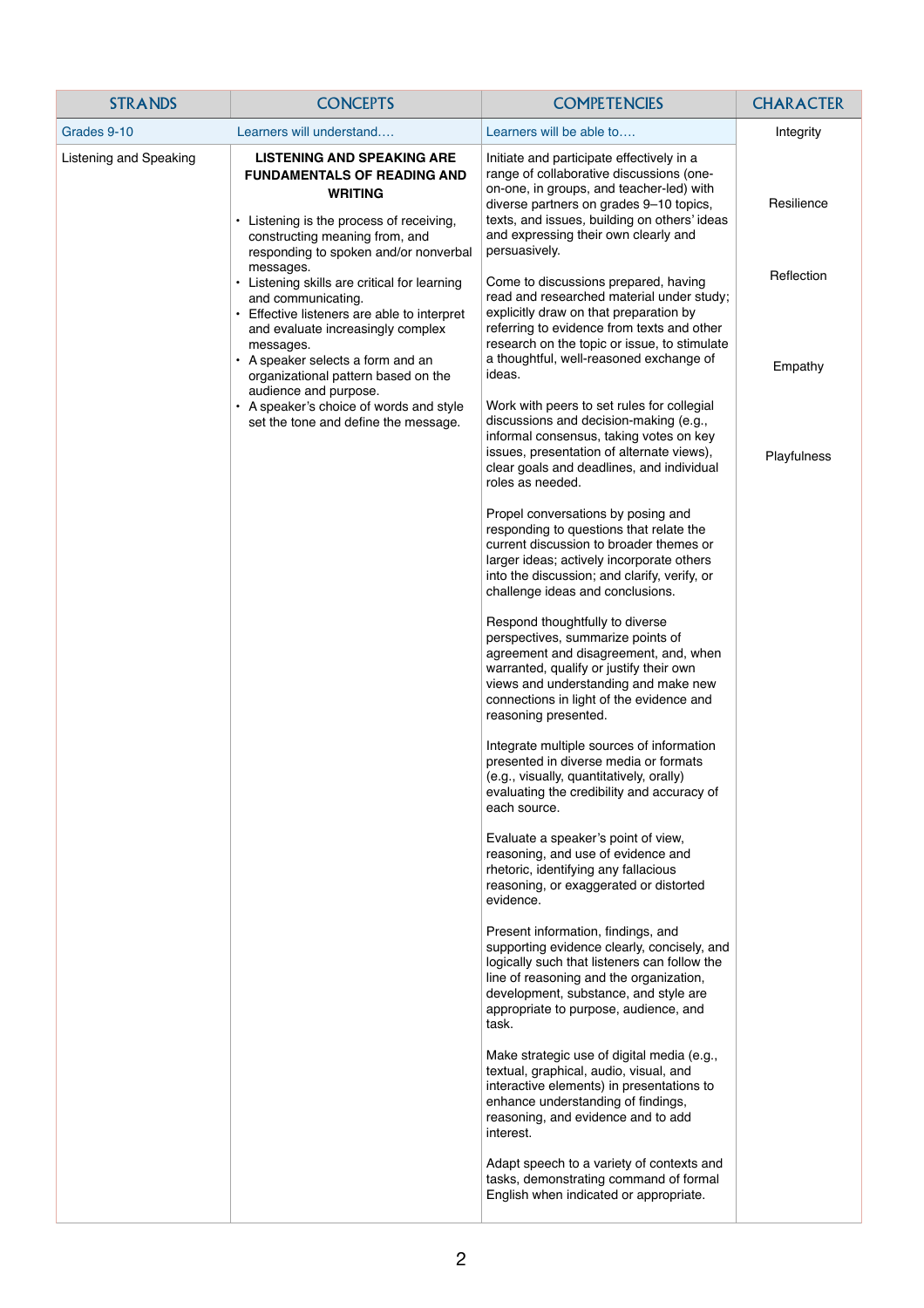| A. Reading Literature (RL)<br>Reading<br>Learners understand that:<br>Cite strong and thorough textual evidence<br><b>READING INFLUENCES US</b><br>to support analysis of what the text says                                                                                                                                                                                                                                                                                                                                                                                                                                                                                                                                                                                                                                                                                                                                                                                                                                                                                                                                                                                                                                                                                                                                                                                                                                                                                                                                                                                                                                                                                                                                                                                                                                                                                                                                                                                                                                                                                                                                                                                                                                                                                                                                                                                                                                                                                                                                    |  |
|---------------------------------------------------------------------------------------------------------------------------------------------------------------------------------------------------------------------------------------------------------------------------------------------------------------------------------------------------------------------------------------------------------------------------------------------------------------------------------------------------------------------------------------------------------------------------------------------------------------------------------------------------------------------------------------------------------------------------------------------------------------------------------------------------------------------------------------------------------------------------------------------------------------------------------------------------------------------------------------------------------------------------------------------------------------------------------------------------------------------------------------------------------------------------------------------------------------------------------------------------------------------------------------------------------------------------------------------------------------------------------------------------------------------------------------------------------------------------------------------------------------------------------------------------------------------------------------------------------------------------------------------------------------------------------------------------------------------------------------------------------------------------------------------------------------------------------------------------------------------------------------------------------------------------------------------------------------------------------------------------------------------------------------------------------------------------------------------------------------------------------------------------------------------------------------------------------------------------------------------------------------------------------------------------------------------------------------------------------------------------------------------------------------------------------------------------------------------------------------------------------------------------------|--|
|                                                                                                                                                                                                                                                                                                                                                                                                                                                                                                                                                                                                                                                                                                                                                                                                                                                                                                                                                                                                                                                                                                                                                                                                                                                                                                                                                                                                                                                                                                                                                                                                                                                                                                                                                                                                                                                                                                                                                                                                                                                                                                                                                                                                                                                                                                                                                                                                                                                                                                                                 |  |
| explicitly as well as inferences drawn from<br>Readers use strategies to construct<br>the text.<br>meaning.<br>Readers use language structure and<br>Determine a central idea of a text and<br>context clues to identify the intended<br>analyze its development over the course<br>meaning of words and phrases as they<br>of the text, including how it emerges and is<br>are used in text.<br>shaped and refined by specific details.<br>Strategic readers can develop, select,<br>and apply strategies to enhance their<br>Provide an objective summary of the text.<br>comprehension.<br>• Words powerfully affect meaning.<br>Analyze how complex characters (e.g.,<br>• Readers develop a deeper<br>those with multiple or conflicting<br>understanding through reflection of<br>motivations) develop over the course of a<br>text.<br>text, interact with other characters, and<br>advance the plot or develop the theme.<br>Determine the meaning of words and<br>phrases as they are used in the text,<br>including figurative and connotative<br>meanings.<br>Analyze the cumulative impact of specific<br>word choices on meaning and tone (e.g.,<br>how the language evokes a sense of time<br>and place; how it sets a formal or informal<br>tone).<br>Analyze how an author's choices<br>concerning how to structure a text, order<br>events within it (e.g., parallel plots), and<br>manipulate time (e.g., pacing, flashbacks)<br>create such effects as mystery, tension, or<br>surprise.<br>Assess how point of view or purpose<br>shapes the content and style of a text.<br>Analyze a particular point of view or<br>cultural experience reflected in a work of<br>literature drawing on a wide reading from<br>world literature.<br>Analyze the representation of a subject or<br>a key scene in two different artistic<br>mediums, including what is emphasized or<br>absent in each treatment.<br>Analyze how an author draws on and<br>transforms source material in a specific<br>work.<br>Read independently and proficiently and<br>comprehend literature, including stories,<br>drama, and poems, in the Grades 9-10<br>text complexity band proficiently, with<br>scaffolding as needed at the high end of<br>the range.<br>B. Reading Information Text (RI)<br>Analyze how the author<br>unfolds an analysis or series<br>of ideas or events, including the order in<br>which the points are made, how they are<br>introduced and developed, and the<br>connections that are drawn between them. |  |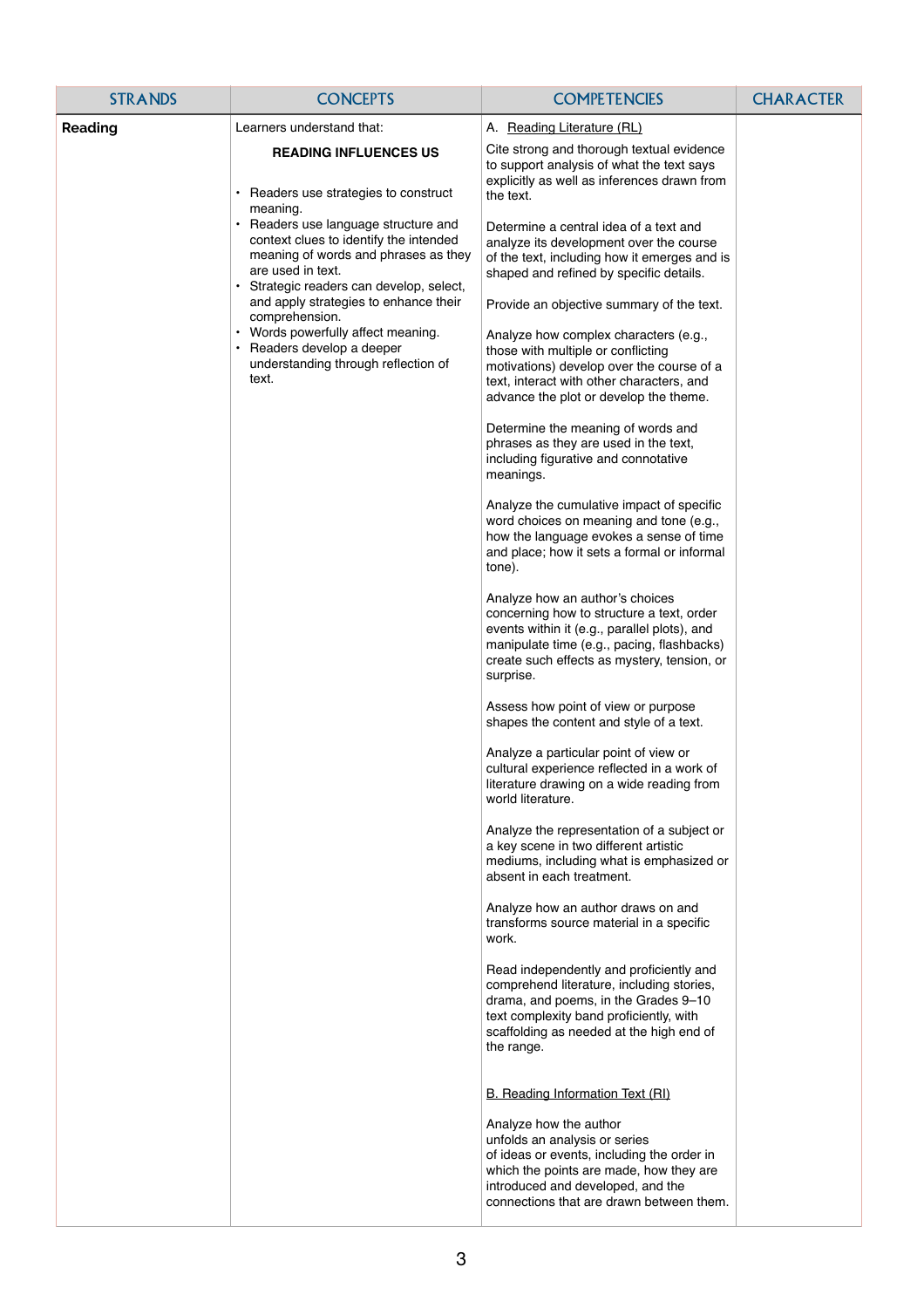| <b>STRANDS</b> | <b>CONCEPTS</b>                                                                                                                                                                                                                                                                                                                                                                                                                                                                                                         | <b>COMPETENCIES</b>                                                                                                                                                                                                                                                                                                                                                                                                                                                                                                                                                                                                                                                                                                                                                                                                                                                                                                                                                                                                                                                                                                                                                                                                                                                                                                                                                                                                                                                                                                                                                                                                                                                                                                                                                                                                                                                                                                                                                                                                                                                                                                                                                                                                                                                                                                                                                                                                     | <b>CHARACTER</b> |
|----------------|-------------------------------------------------------------------------------------------------------------------------------------------------------------------------------------------------------------------------------------------------------------------------------------------------------------------------------------------------------------------------------------------------------------------------------------------------------------------------------------------------------------------------|-------------------------------------------------------------------------------------------------------------------------------------------------------------------------------------------------------------------------------------------------------------------------------------------------------------------------------------------------------------------------------------------------------------------------------------------------------------------------------------------------------------------------------------------------------------------------------------------------------------------------------------------------------------------------------------------------------------------------------------------------------------------------------------------------------------------------------------------------------------------------------------------------------------------------------------------------------------------------------------------------------------------------------------------------------------------------------------------------------------------------------------------------------------------------------------------------------------------------------------------------------------------------------------------------------------------------------------------------------------------------------------------------------------------------------------------------------------------------------------------------------------------------------------------------------------------------------------------------------------------------------------------------------------------------------------------------------------------------------------------------------------------------------------------------------------------------------------------------------------------------------------------------------------------------------------------------------------------------------------------------------------------------------------------------------------------------------------------------------------------------------------------------------------------------------------------------------------------------------------------------------------------------------------------------------------------------------------------------------------------------------------------------------------------------|------------------|
| Writing        | Learners understand that:<br><b>WRITING IS A PROCESS AND A</b><br><b>MEDIUM OF COMMUNICATION</b><br>Good writers develop and refine their<br>ideas for thinking, learning,<br>communicating, and aesthetic<br>expression.<br>Good writers use a repertoire of<br>strategies that enables them to vary<br>form and style, in order to write for<br>different purposes, audiences, and<br>contexts.<br>• Writers have a purpose for writing.<br>• Writing is a multi-stage process.<br>• Writing is a reflective process. | Write routinely over extended time frames<br>(time for research, reflection, and revision)<br>and shorter time frames (a single sitting or<br>a day or two) for a range of tasks,<br>purposes, and audiences.<br>Introduce precise claim(s),<br>distinguish the claim(s) from<br>alternate or opposing claims, and create<br>an organization that establishes clear<br>relationships among claim(s),<br>counterclaims, reasons, and evidence.<br>Develop claim(s) and counterclaims fairly,<br>supplying evidence for each while pointing<br>out the strengths and limitations of both in<br>a manner that anticipates the audience's<br>knowledge level and concerns.<br>Use words, phrases, and clauses to link<br>the major sections of the text, create<br>cohesion, and clarify the relationships<br>between claim(s) and reasons, between<br>reasons and evidence, and between<br>claim(s) and counterclaims.<br>Establish and maintain a formal style and<br>objective tone while attending to the<br>norms and conventions of the discipline in<br>which they are writing.<br>Provide a concluding<br>statement or section that follows from and<br>supports the argument presented.<br>Introduce a topic; organize complex ideas,<br>concepts, and information to make<br>important<br>connections and distinctions; include<br>formatting (e.g., headings), graphics (e.g.,<br>figures, tables), and multimedia when<br>useful to aiding comprehension.<br>Develop the topic with well-chosen,<br>relevant, and sufficient facts, extended<br>definitions, concrete details, quotations, or<br>other information and examples<br>appropriate to the audience's knowledge<br>of the topic.<br>Use appropriate and varied transitions to<br>link the major sections of the text, create<br>cohesion, and clarify the relationships<br>among complex ideas and concepts.<br>Use precise language and domain-specific<br>vocabulary to manage the complexity of<br>the topic.<br>Establish and maintain a formal style and<br>objective tone while attending to the<br>norms and conventions of the discipline in<br>which they are writing.<br>Provide a concluding statement or section<br>that follows from and supports<br>the information or explanation presented<br>(e.g., articulating implications or<br>explanation presented (e.g., articulating<br>implications or the significance of the<br>topic). |                  |